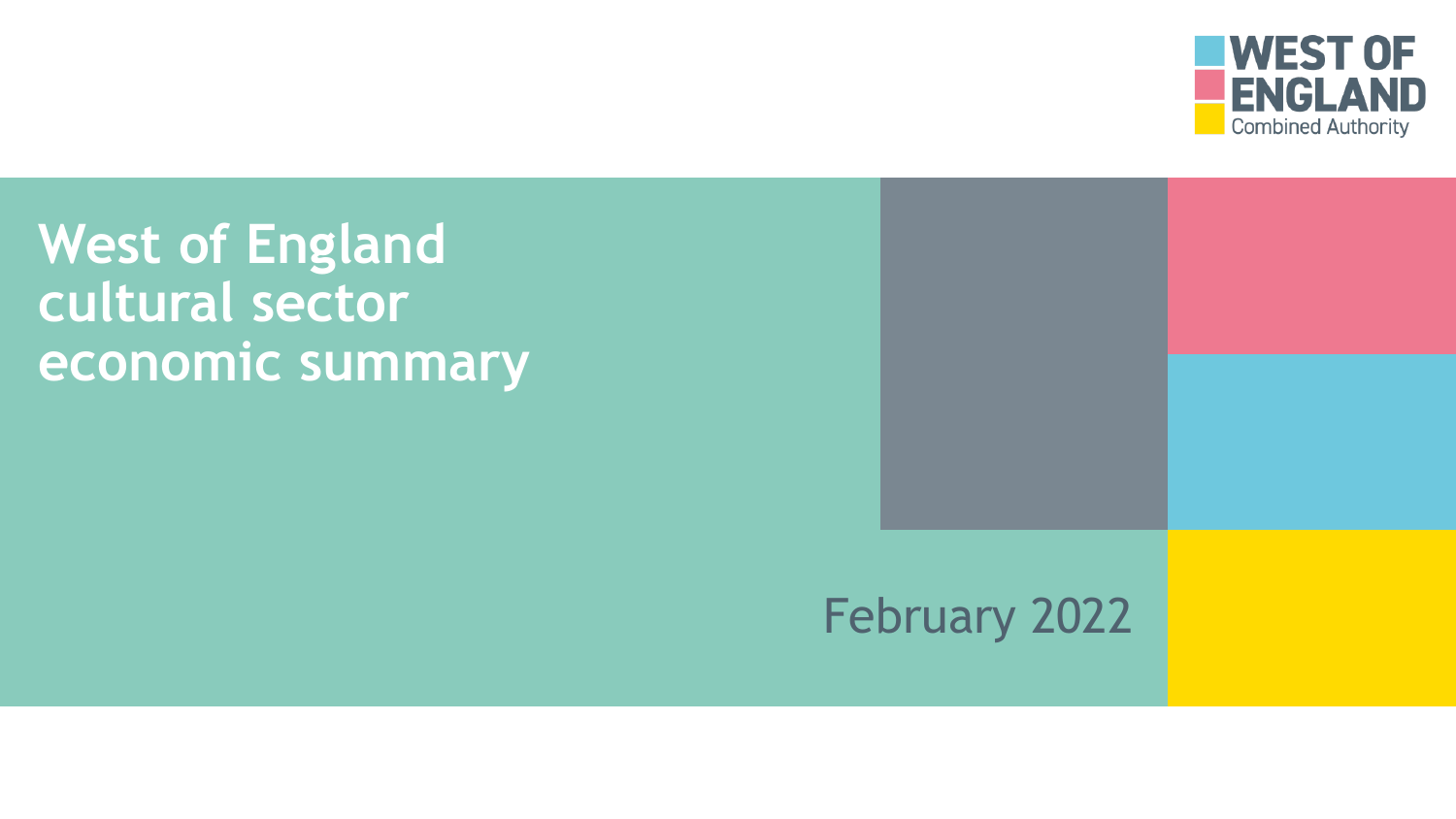## **Contents**



- **Exector overview and classification**
- **. Industry and business information** 
	- **Employment**
	- **E** Business numbers
	- **Output (GVA)**
	- **Regional specialisation (Location Quotients)**
- **ELabour market information** 
	- **Occupational profile**
	- **E** Skills profile
	- **Example 13 Salary information**
- **Example 1 Cultural engagement and draw**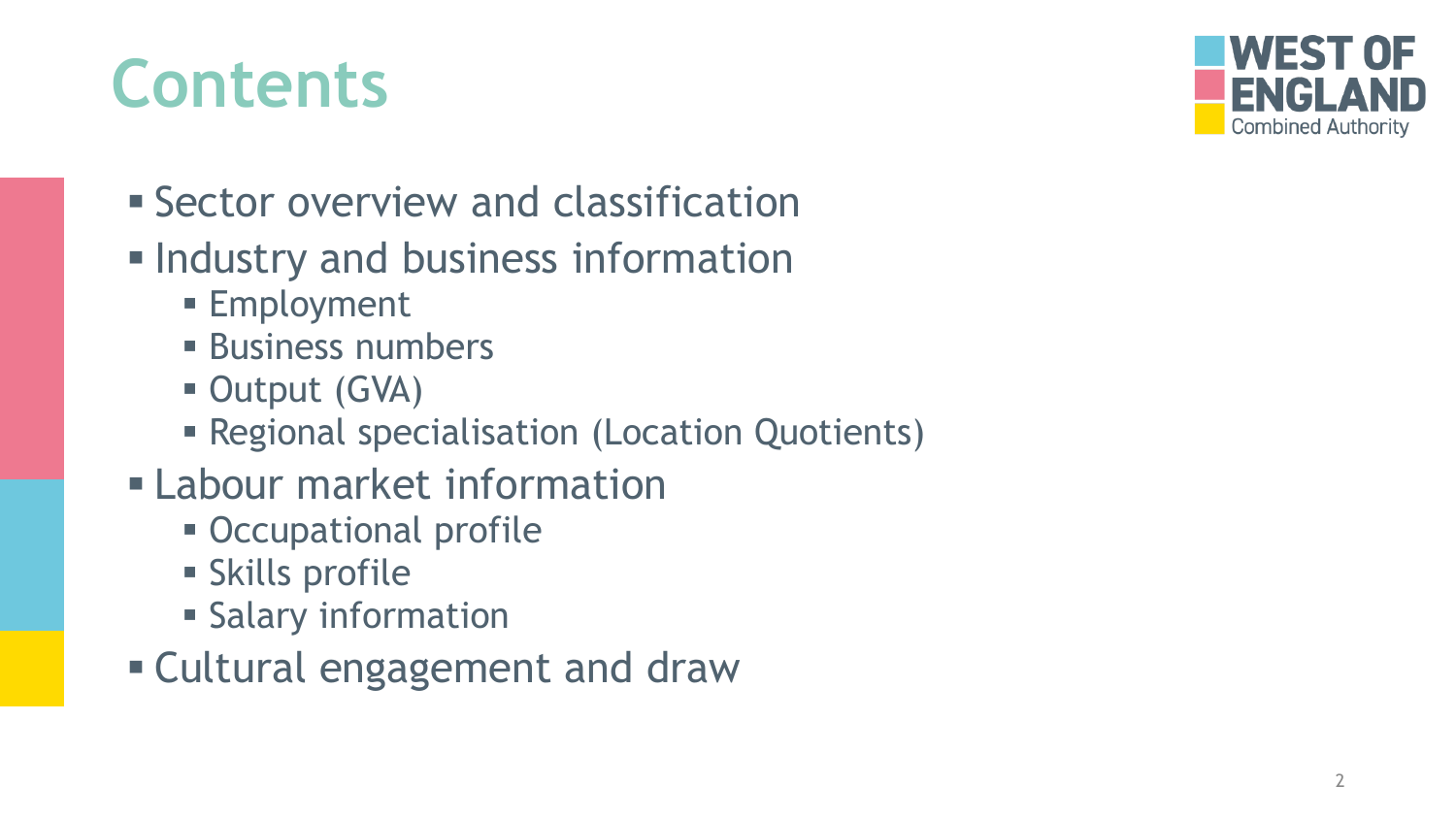# **Culture in the West of England**



The West of England is a vibrant, diverse and creative region. It includes the two thriving cities of Bristol and Bath along with diverse towns and communities. As a whole, it is well-recognised as a national and international cultural and tourist hot spot, with a vibrant mix of urban, rural and coastal areas providing an exceptionally diverse cultural ecology.

Cultural, digital and creative industries employ 50,000 people in the West of England, across almost 7,000 businesses. And these cultural offer and assets are also pivotal in contributing to a sense of place around which people build a sense of community.

They act as a draw for residents, businesses and visitors alike; covering a broad range of facilities and activities such as cinemas, theatres, restaurants, festivals, museums, historical sits, and public open spaces.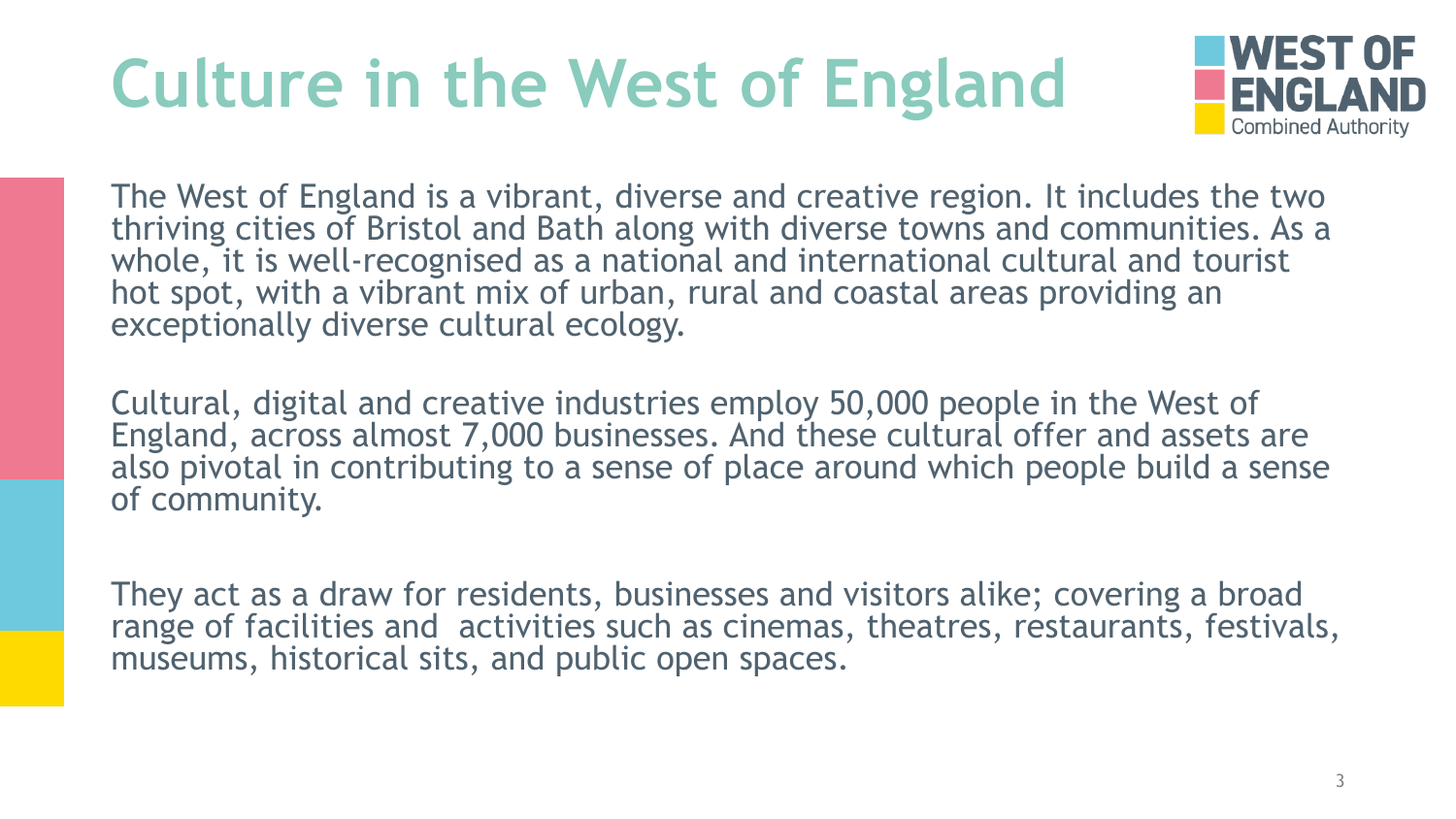# **Sector classifications**

Department for Media, Culture, and Sport (DCMS) classify the sectors for which they are responsible by grouping industries together. A significant number of industries fall into more than one of these sectors.

Here, we will focus on the Cultural, Creative, and Digital sectors as defined by DCMS. More [detail is available here.](https://www.gov.uk/government/publications/dcms-sectors-economic-estimates-methodology/dcms-sector-economic-estimates-methodology#fn:1)



**Source:** DCMS



- (1) Publishing, computer games, software publishing, computer programming, computer consultancy activities
- (2) Film, TV, Music, Radio
- (3) Heritage, retail of music and video recordings, manufacture of musical instruments, reproduction of recorded media
- (4) Arts, Museum activities
- $(5)$ Heritage
- Renting of sports goods, operation of  $(6)$ sports facilities, other sport activities
- (7) Gambling

**Note:** Civil Society has not been depicted in this figure because it spans across all industries, both within DCMS sectors and outside. The overlap between Civil Society and other DCMS sectors is taken into account for All DCMS totals (mainly SIC 90 - Arts, which overlaps with Creative Industries, Cultural Sector and Tourism sector).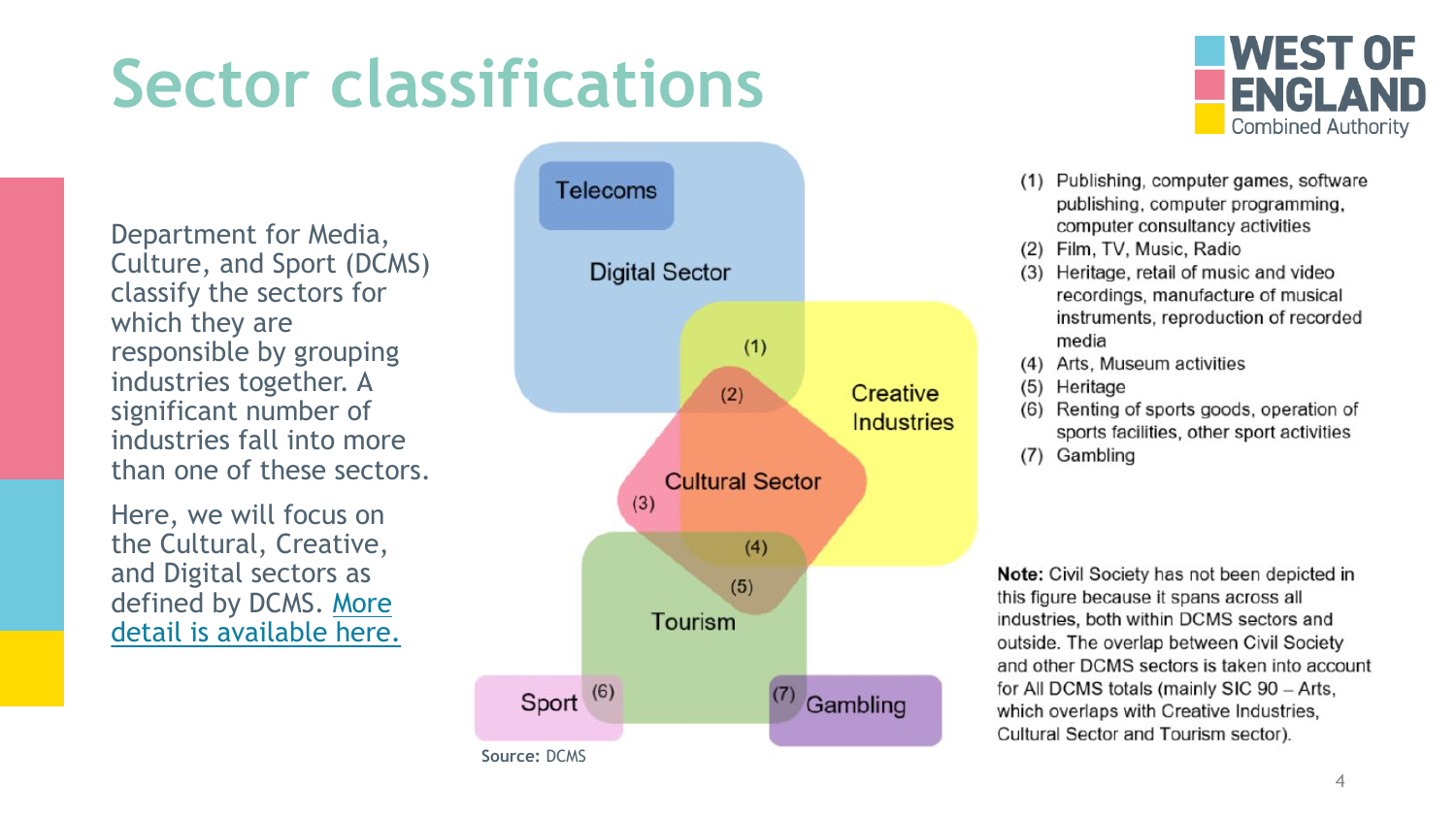## **Overview: Cultural, Creative, and Digital**



#### **Industry business information**

|                                                     | <b>Employment (2020)</b> |              | <b>Business Count (2021)</b> |       | <b>GVA (2018)</b> |     |
|-----------------------------------------------------|--------------------------|--------------|------------------------------|-------|-------------------|-----|
|                                                     | <b>Number</b>            | % WofE total | Small/micro                  | All   | f(m)              | %   |
| <b>Cultural Sector</b>                              | 9,000                    | 1.4          | 1,625                        | 1,640 | 354.7             | 1.4 |
| <b>Creative Industries</b>                          | 36,000                   | 5.7          | 5,875                        | 5,940 | 1,285.8           | 4.9 |
| Digital Sector                                      | 39,000                   | 6.2          | 4,465                        | 4,730 | 1,552.9           | 5.9 |
| Cultural, creative, and<br>digital sectors combined | 50,000                   | 7.9          | 6,880                        | 6,965 | 1,957.6           | 7.5 |

- There is significant overlap between the cultural, creative, and digital sectors as defined by DCMS (see p4). As a result, statistics on the sectors combined are less than the sum of each individual sector. As relatively new and fast-growing sectors, creative and digital are not well represented by SIC codes – the method used by ONS and other organisations to collate data on industries.
- Regional employment in organisations operating in one or more of these sectors is 23% higher than the national level (6.4%).
- However, the proportion of regional GVA that the sectors represent is 20% lower than the proportion of national GVA (9.4%). This is largely due to high-productivity computing and advertising jobs in London and the South East – the cultural, creative, and digital sectors account for a higher proportion of GVA in the West of England than in any of the other regions, including the South West.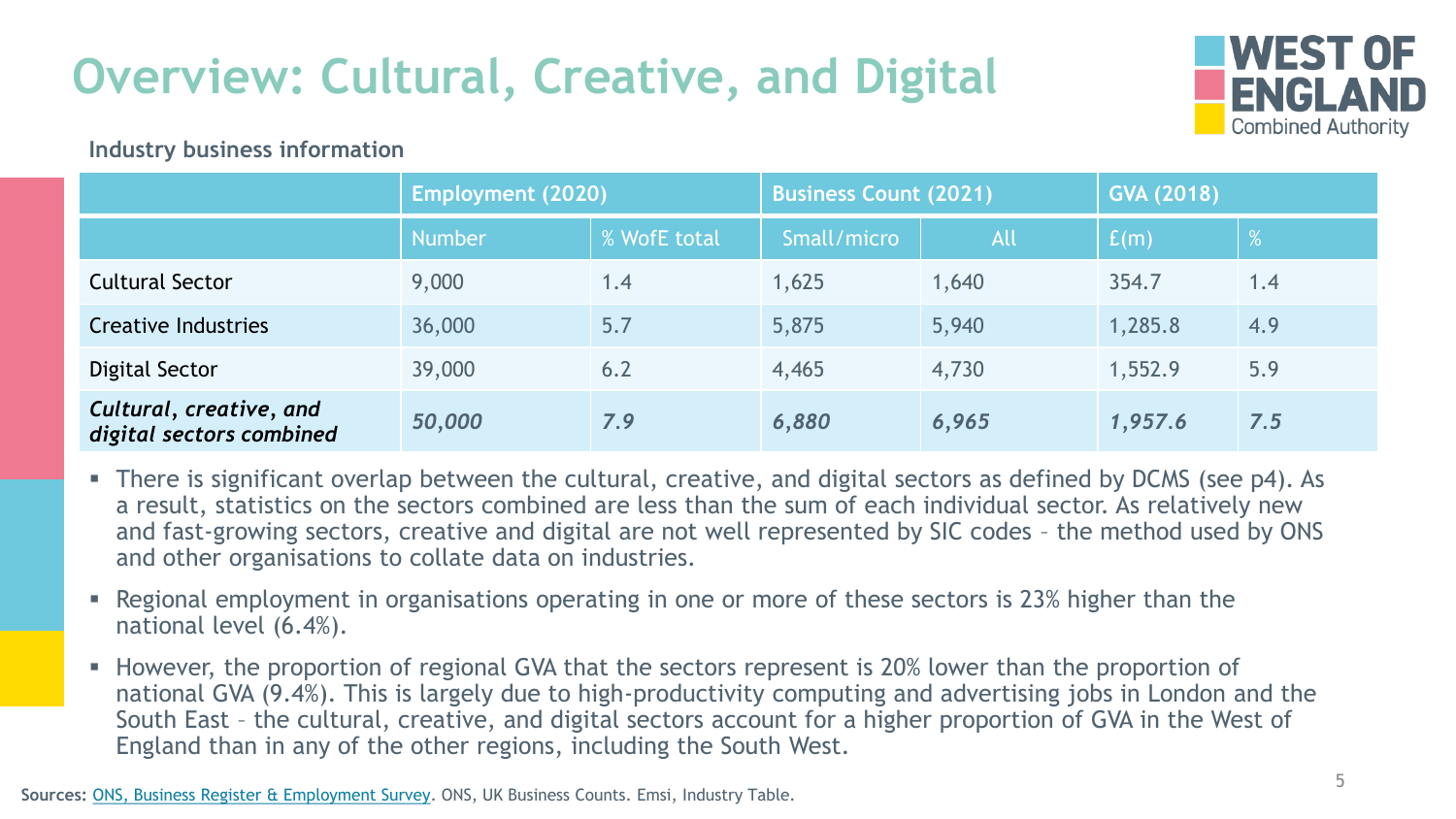## **Cultural sub-sector**



#### **Industry business information**

|                                                                                   | <b>Employment (2020)</b> |              | <b>Business Count (2021)</b> |            | <b>GVA (2018)</b> |     |
|-----------------------------------------------------------------------------------|--------------------------|--------------|------------------------------|------------|-------------------|-----|
|                                                                                   | <b>Number</b>            | % WofE total | Small/micro                  | <b>All</b> | f(m)              | %   |
| Arts, crafts, and performing<br>arts                                              | 2,250                    | 0.4          | 610                          | 615        | 77.2              | 0.3 |
| Media incl. film and TV, radio,<br>photography, and music                         | 5,000                    | 0.8          | 960                          | 970        | 238.0             | 0.9 |
| Museums, libraries, historical<br>sites, other cultural assets<br>incl. education | 1,250                    | 0.2          | 55                           | 60         | 39.6              | 0.2 |
| <b>Total</b>                                                                      | 9,000                    | 1.4          | 1,625                        | 1,640      | 354.7             | 1.4 |

- We can identify specialisms within the region by comparing the level of regional employment to the national picture, to calculate location quotients (LQs).
- The media industry is a local specialism within the cultural sector. Employment in film, TV, radio, photography, and music is 26% higher in the West of England than it is nationally (0.6%).
- However, employment in museums and other cultural assets is 20% lower regionally than the national level. This seems to primarily be driven by the fact that people are employed in the library/archive and cultural education industries in the West of England at just one third of the rate compared to nationally.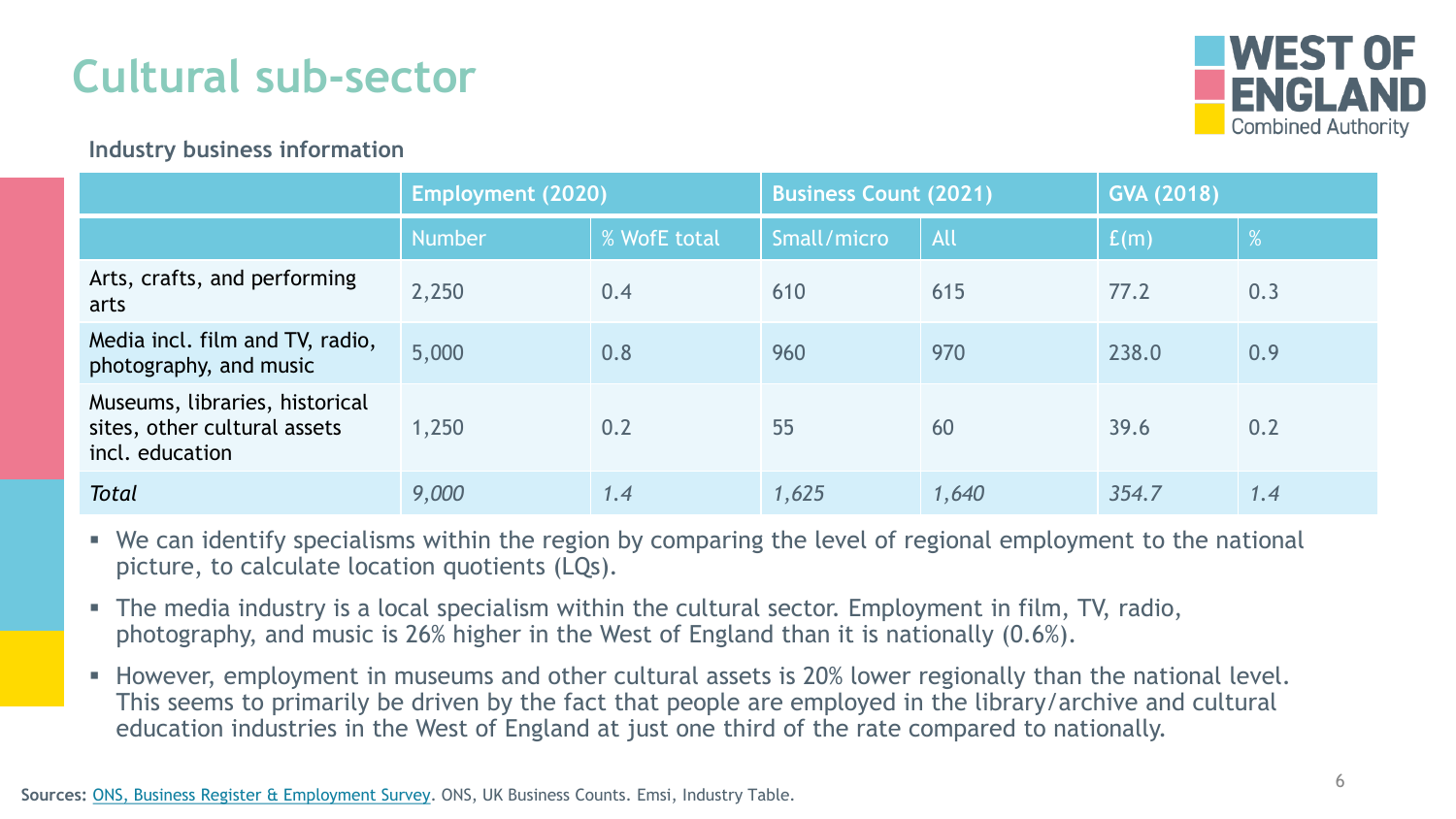### **Creative industries**



#### **Industry business information**

|                                                    | <b>Employment (2020)</b> |              | <b>Business Count (2021)</b> |            | <b>GVA (2018)</b> |     |
|----------------------------------------------------|--------------------------|--------------|------------------------------|------------|-------------------|-----|
|                                                    | <b>Number</b>            | % WofE total | Small/micro                  | <b>All</b> | f(m)              | %   |
| Advertising and marketing                          | 2250                     | 0.4          | 505                          | 515        | 142.3             | 0.5 |
| Architecture, crafts, and<br>design                | 4,000                    | 0.6          | 840                          | 850        | 137.7             | 0.5 |
| IT, software, and computer<br><b>services</b>      | 19,000                   | 3.0          | 2,715                        | 2,740      | 552.6             | 2.1 |
| Media incl. film and TV, radio,<br>and photography | 4,500                    | 0.7          | 840                          | 845        | 226.5             | 0.9 |
| <b>Museums and libraries</b>                       | 900                      | 0.1          | 20                           | 25         | 28.8              | 0.1 |
| Music, performing, and art                         | 2,500                    | 0.4          | 700                          | 705        | 84.1              | 0.3 |
| Publishing                                         | 3,000                    | 0.5          | 255                          | 260        | 113.8             | 0.4 |
| <b>Total</b>                                       | 36,000                   | 5.7          | 5,875                        | 5,940      | 1,285.8           | 4.9 |

**The creative industries has some significant overlap with the cultural sector, but additional industries with** local employment rates exceeding national levels include: publishing (50% higher); IT and software (47% higher); and architecture, crafts, and design (28% higher).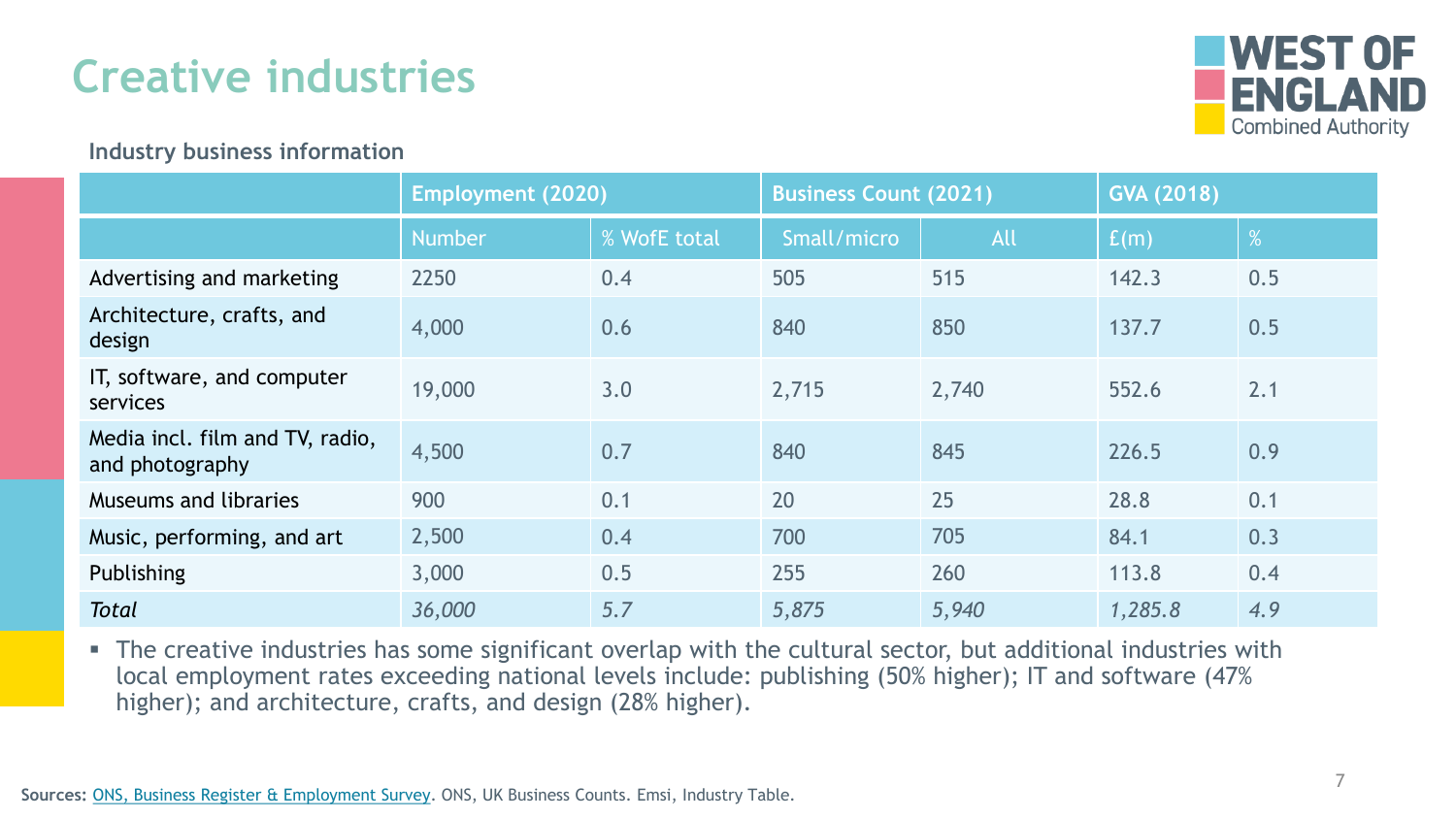



#### **Industry business information**

|                                                                                           | <b>Employment (2020)</b> |              | <b>Business Count (2021)</b> |            | <b>GVA (2018)</b> |      |
|-------------------------------------------------------------------------------------------|--------------------------|--------------|------------------------------|------------|-------------------|------|
|                                                                                           | <b>Number</b>            | % WofE total | Small/micro                  | <b>All</b> | E(m)              | $\%$ |
| Computer programming,<br>consultancy, and repair, incl.<br>information service activities | 26,000                   | 4.1          | 3,210                        | 3,350      | 121.1             | 0.5  |
| Media incl. film and TV, radio,<br>music                                                  | 4,500                    | 0.7          | 780                          | 785        | 229.6             | 0.9  |
| Manufacturing/wholesale of<br>computers and electronics                                   | 1,000                    | 0.2          | 95                           | 100        | 839.7             | 3.2  |
| Publishing incl. software                                                                 | 3,500                    | 0.6          | 350                          | 360        | 121.9             | 0.5  |
| <b>Telecommunications</b>                                                                 | 4,500                    | 0.7          | 130                          | 135        | 240.6             | 0.9  |
| <b>Total</b>                                                                              | 39,000                   | 6.2          | 4,465                        | 4,730      | 1,552.9           | 5.9  |

**EX Another local specialism is the computer programming, consulting, and repair industries, including information** services. These industries together have a local employment rate 45% higher than the national employment rate (2.9%).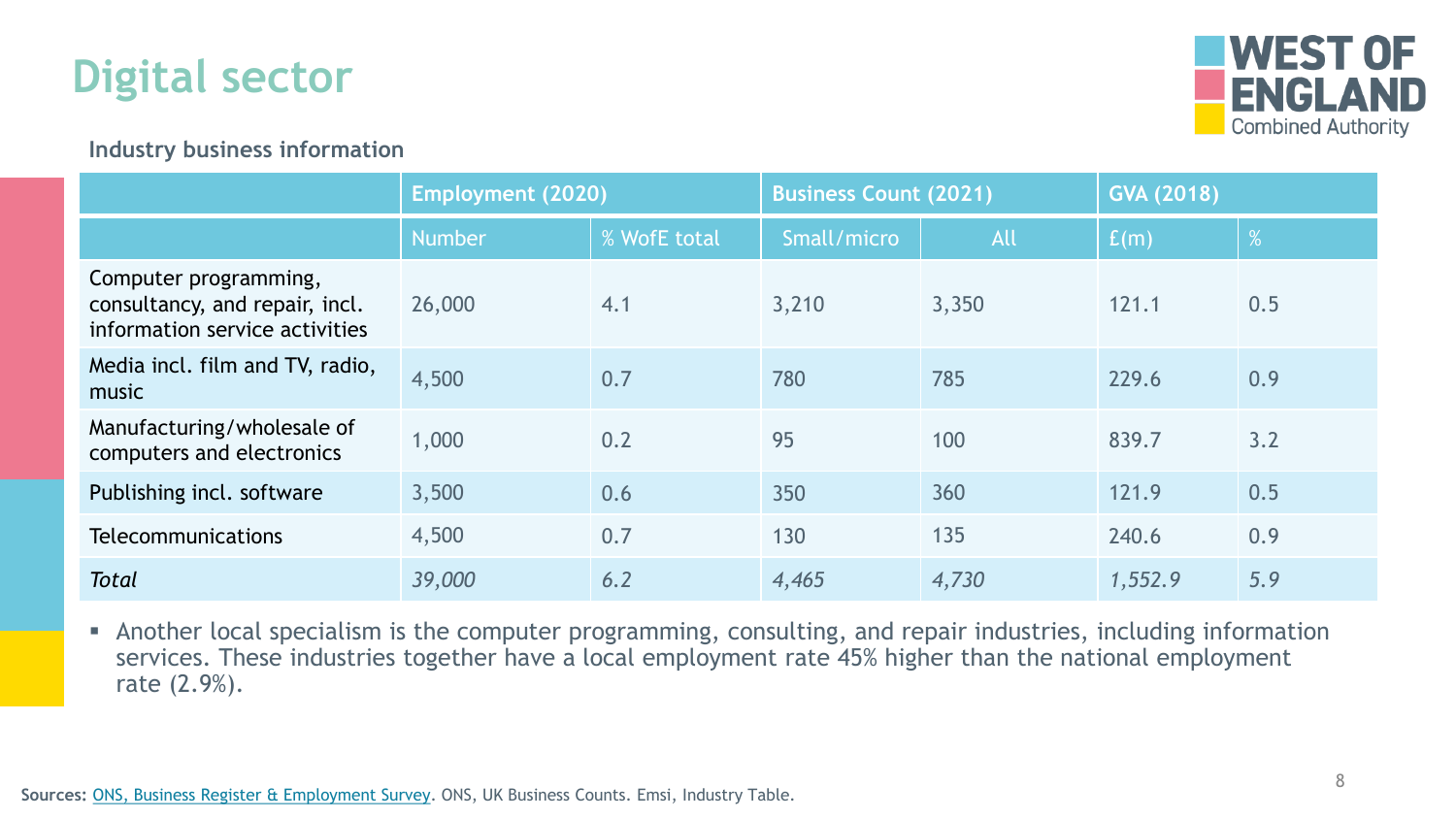## **Job levels in cultural, creative, and digital sectors**

#### **Industry labour market information**



|                                          | <b>Employment (2021)</b> |                              | <b>Median Hourly Wage</b> | <b>Advertised Educational level</b>            |  |
|------------------------------------------|--------------------------|------------------------------|---------------------------|------------------------------------------------|--|
| <b>Occupation</b>                        | Count                    | $\frac{9}{2}$ Change (20-21) | $(2020)^1$                | (predominantly)                                |  |
| Managers, Directors and Senior Officials | 6,120                    | $+1%$                        | £19.25                    | <b>Bachelors Degrees, Graduate</b><br>Cert/Dip |  |
| Professional                             | 15,976                   | $+1%$                        | £21.63                    | <b>Bachelors Degrees, Graduate</b><br>Cert/Dip |  |
| Associate Professional & Technical       | 11,572                   | $+2%$                        | £15.40                    | Level 4 NVQ, Level 3 NVQ                       |  |
| <b>Administrative and Secretarial</b>    | 3,702                    | $\sim$                       | £11.49                    | Level 3 NVQ, Level 2 NVQ                       |  |
| <b>Skilled Trades</b>                    | 2,312                    | $+1%$                        | £12.31                    | Level 3 NVQ, Level 2 NVQ                       |  |
| Caring, Leisure and Other Service        | 335                      | $\sim$                       | £10.20                    | Level 3 NVQ, Level 2 NVQ                       |  |
| <b>Sales and Customer Service</b>        | 1,952                    | $\sim$                       | £9.84                     | Level 3 NVQ, Level 2 NVQ                       |  |
| Process, Plant and Machine Operatives    | 500                      | $+2%$                        | £11.85                    | Level 2 NVQ                                    |  |
| Elementary occupations                   | 1,179                    | $+2%$                        | £9.23                     | Level 2 NVQ                                    |  |

- Employment within the cultural, creative, and digital sectors is characterised by a high proportion of freelancers, and therefore in many cases is not adequately captured in national statistics.
- (1) In Emsi data, occupational earnings are shown as an hourly rate because this figure takes other types of benefits and irregular employment patterns into consideration, e.g part-time, tips, commissions, bonuses.

**Sources:** Staffing Patterns, Emsi. Inverse Staffing Patterns, Emsi.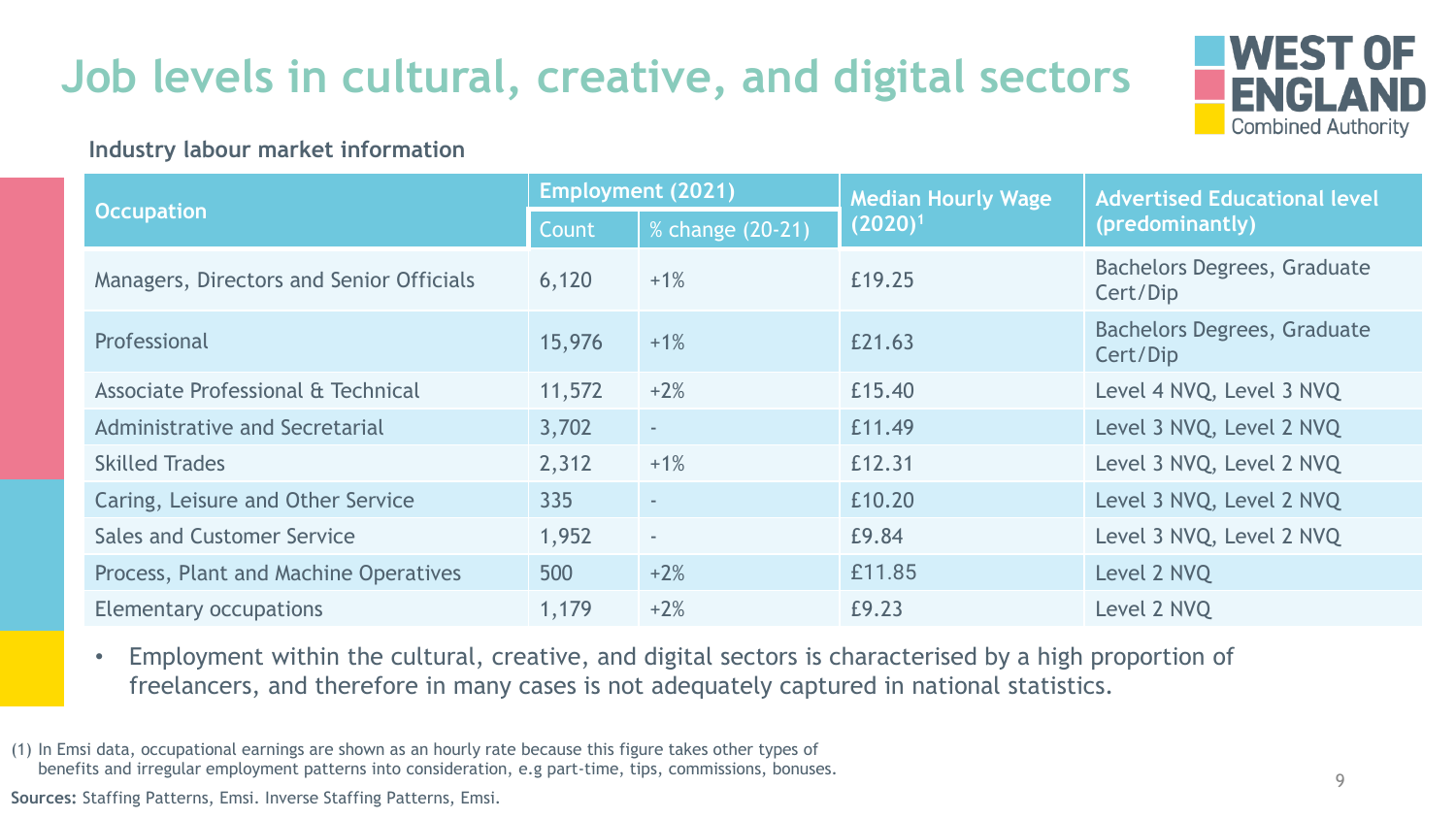## **Creative occupations across the economy**

### WEST OF **Combined Authority**

#### **Occupation labour market information**

|                                                             | <b>Employment (2021)</b> |                  | <b>Median Annual Wage</b> | <b>Advertised Educational level</b>            |  |
|-------------------------------------------------------------|--------------------------|------------------|---------------------------|------------------------------------------------|--|
| <b>Occupation</b>                                           | Count                    | % change (20-21) | (2020)                    | (predominantly)                                |  |
| Creative Managers, Directors and Senior<br><b>Officials</b> | 7,740                    | $+2%$            | £65,890                   | Honours, Bachelors Degrees                     |  |
| <b>Creative Professional</b>                                | 16,284                   | $+2%$            | £37,379                   | <b>Bachelors Degrees, Graduate</b><br>Cert/Dip |  |
| Creative Associate Prof & Tech                              | 11,728                   | $+2%$            | £27,135                   | Level 4 NVQ, Level 3 NVQ                       |  |
| <b>Creative Skilled Trades</b>                              | 941                      | $+1%$            | £30,376                   | Level 3 NVQ, Level 2 NVQ                       |  |
| Total                                                       | 36,693                   | $+2%$            | £39,939                   | $\sim$                                         |  |

- DCMS and ONS have defined a set of occupations (using SOC codes) as ['creative occupations'.](https://assets.publishing.service.gov.uk/government/uploads/system/uploads/attachment_data/file/499683/CIEE_Methodology.pdf) This refers to individual job titles rather than the industry a business operates in as in previous slides.
- This captures creative roles (including digital roles) within organisations that do not themselves operate within the cultural, creative, or digital sectors, such as programmers, marketing professionals, or graphic designers working for e.g. a bank. However, it excludes non-creative occupations within creative businesses.
- Creative occupations in the West of England have higher pay than the average occupation, except for Associate Professional and Technical occupations. This group includes, among others, artists, designers, and authors.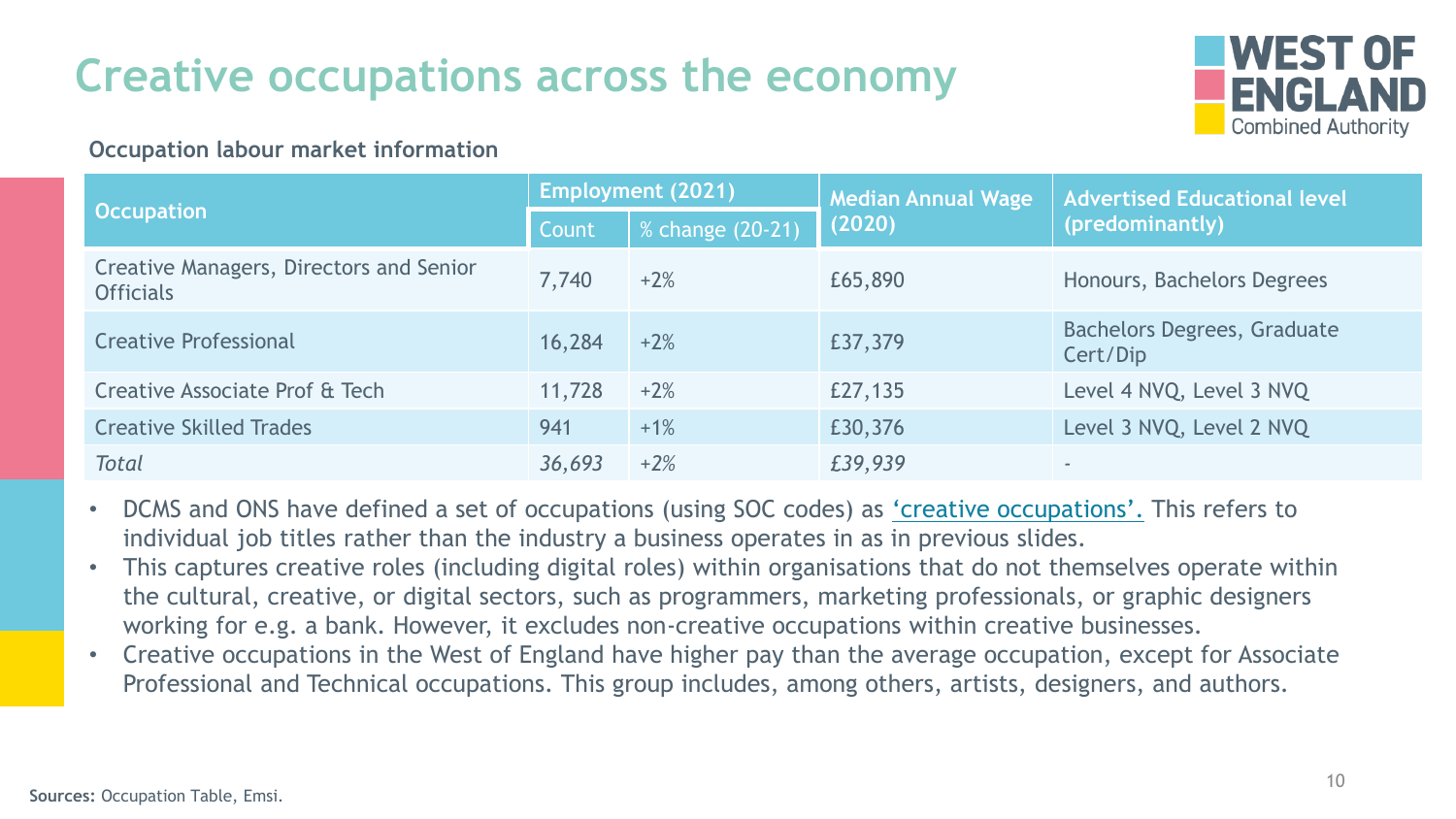# **Cultural engagement and draw**



- The Active Lives survey (Arts Council, ran 2015-17) found that 78.2% of West of England residents had engaged with the arts, museums, and/or public libraries at least once in the past 12 months. This was significantly higher than the national average.
- **The Taking Part survey (DCMS, most recently 2019/20) identified the** South West as having a significantly higher level of engagement with the arts and with heritage than national levels for at least the previous five years.
- Tech City UK (2017) cited Bristol and Bath as the most productive tech cluster in the UK, with £8.1 billion digital tech turnover; and Bristol is one of only two cities outside London which feature in the top 10 for both creative and high-tech clusters.